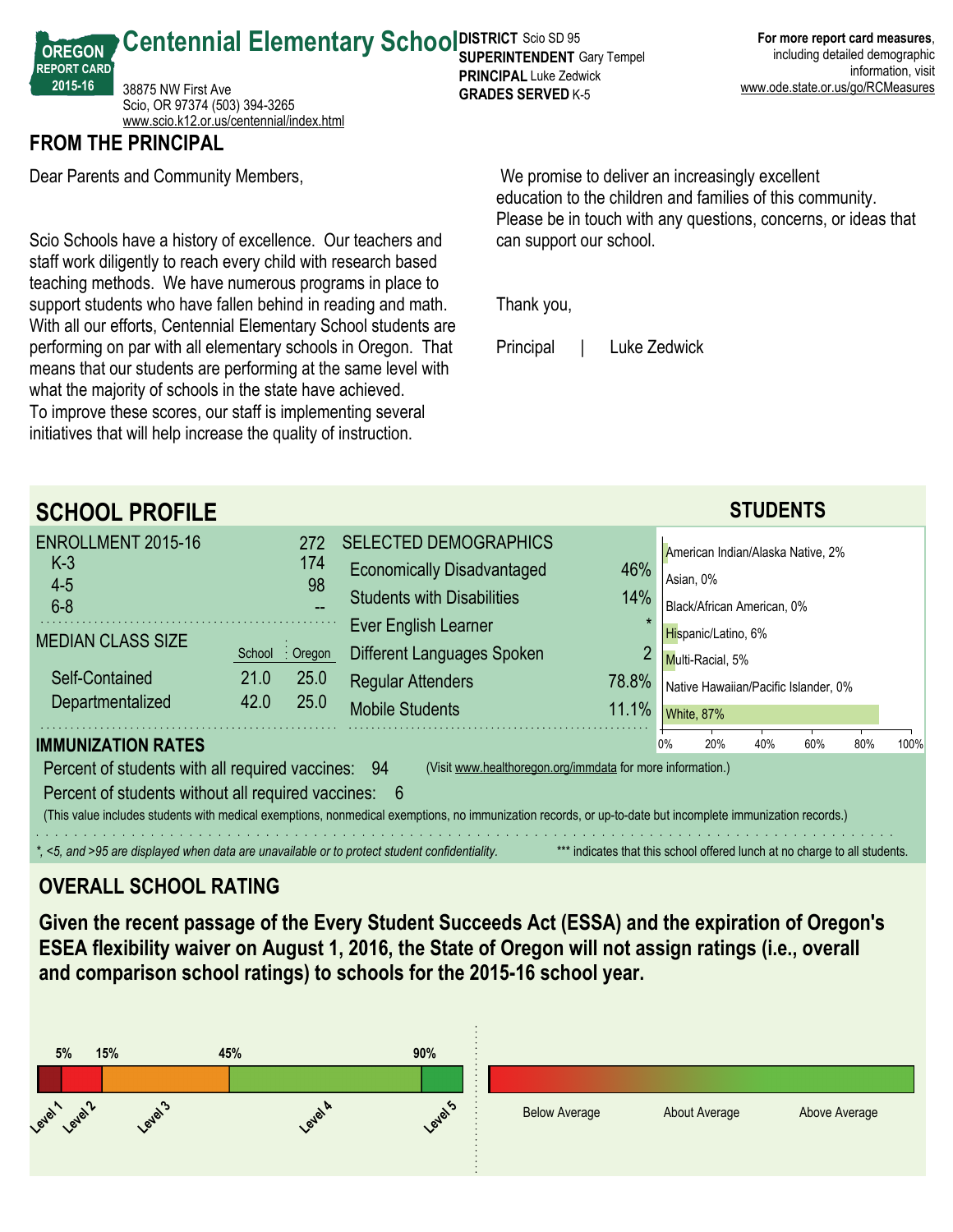|                                                                                                                                                                                              | <b>PROGRESS</b> ARE STUDENTS MAKING ADEQUATE GAINS OVER TIME?                                                                         |                                                                                              |                                                     |                                                                                                  |  |  |  |  |  |
|----------------------------------------------------------------------------------------------------------------------------------------------------------------------------------------------|---------------------------------------------------------------------------------------------------------------------------------------|----------------------------------------------------------------------------------------------|-----------------------------------------------------|--------------------------------------------------------------------------------------------------|--|--|--|--|--|
| <b>SCHOOL</b>                                                                                                                                                                                | Performance of students enrolled in the school for a full academic year                                                               |                                                                                              |                                                     |                                                                                                  |  |  |  |  |  |
| <b>PERFORMANCE</b>                                                                                                                                                                           | Did at least 95% of the students at this school take required assessments?<br>No, Interpret Results with Caution<br>$ \times $<br>Yes |                                                                                              |                                                     |                                                                                                  |  |  |  |  |  |
| The Smarter<br>Balanced and<br>alternate<br>assessments have<br>four performance<br>levels where levels 3<br>and 4 are meeting<br>the standard for<br>school and district<br>accountability. | Participation rate criteria are in place to ensure schools test all eligible students.                                                |                                                                                              |                                                     |                                                                                                  |  |  |  |  |  |
|                                                                                                                                                                                              |                                                                                                                                       | <b>School Performance (%)</b><br>2013-14<br>2012-13<br>2014-15                               | School<br>2015-16                                   | Like-School<br>Oregon<br>:Performance (%) :Performance (%):<br>Average (%)<br>2015-16<br>2015-16 |  |  |  |  |  |
|                                                                                                                                                                                              | English Language Arts (Administered statewide in grades: 3-8, 11)                                                                     |                                                                                              | Level 1                                             | Levels 3 & 4<br>Level 2                                                                          |  |  |  |  |  |
|                                                                                                                                                                                              | All students in tested grades                                                                                                         | 2014-15 was the first<br>operational year of the new<br>English language arts<br>assessment. | 46.4<br>51.5<br>28.3<br>24.2<br>24.2<br>25.4        | 52.4<br>62.5<br>20.8<br>21.3<br>26.3<br>16.7                                                     |  |  |  |  |  |
| See report cards<br>from previous years<br>to view historical<br>OAKS performance<br>data.                                                                                                   | <b>Mathematics</b>                                                                                                                    | (Administered statewide in grades: 3-8, 11)                                                  | Level 1                                             | Levels 3 & 4<br>Level 2                                                                          |  |  |  |  |  |
|                                                                                                                                                                                              | All students in tested grades                                                                                                         | 2014-15 was the first<br>operational year of the new<br>mathematics assessment.              | 40.9<br>43.2<br>33.6<br>31.1<br>25.5<br>25.8        | 44.9<br>53.5<br>28.5<br>29.3<br>26.6<br>17.3                                                     |  |  |  |  |  |
|                                                                                                                                                                                              | Science (OAKS)                                                                                                                        | (Administered statewide in Grades: 5, 8, 11)                                                 |                                                     | Did not meet<br>Met<br>Exceeded                                                                  |  |  |  |  |  |
|                                                                                                                                                                                              | All students in tested grades                                                                                                         | 5.9<br>9.4<br>67.9<br>79.4<br>55.3<br>58.5<br>73.5<br>20.6<br>32.1                           | 25.0<br>8.5<br>85.0<br>46.8<br>60.0<br>44.7<br>15.0 | 21.9<br>15.7<br>66.5<br>78.5<br>56.6<br>50.8<br>33.5<br>21.5                                     |  |  |  |  |  |

**SUPERINTENDENT** Gary Tempel **PRINCIPAL** Luke Zedwick **GRADES SERVED K-5** 

**Centennial Elementary School SUPER RICT SCIO SD 95** 

**OREGON REPORT CARD 201516**

38875 NW First Ave

Scio, OR 97374 (503) 394-3265 <www.scio.k12.or.us/centennial/index.html>

*Visit www.ode.state.or.us/go/data for additional assessment results. \*, <5, and >95 are displayed when the data must be suppressed to protect student confidentiality.*

**For more report card measures**, including detailed demographic

www.ode.state.or.us/go/RCMeasures

information, visit

# **OUTCOMES** FOR KEY STUDENT GROUPS AT THIS SCHOOL COMPARED TO THE SAME GROUPS STATEWIDE

| STUDENT                         |                                   |               |                                              |                               |                     |               |                                             |                               |                                                                                     |               |                                          |                               |  |  |
|---------------------------------|-----------------------------------|---------------|----------------------------------------------|-------------------------------|---------------------|---------------|---------------------------------------------|-------------------------------|-------------------------------------------------------------------------------------|---------------|------------------------------------------|-------------------------------|--|--|
| <b>GROUP</b><br><b>OUTCOMES</b> |                                   | School<br>(%) | Oregon<br>Performance : Performance :<br>(%) | Like-School<br>Average<br>(%) |                     | School<br>(%) | Oregon<br>:Performance : Performance<br>(%) | Like-School<br>Average<br>(%) |                                                                                     | School<br>(%) | Oregon<br>Performance Performance<br>(%) | Like-School<br>Average<br>(%) |  |  |
|                                 | <b>Economically Disadvantaged</b> |               | American Indian/Alaska Native                |                               |                     |               | <b>Native Hawaiian/Pacific Islander</b>     |                               |                                                                                     |               |                                          |                               |  |  |
|                                 | Eng. Lang. Arts                   | 49.1          | 40.7                                         | 49.7                          | Eng. Lang. Arts     | $\star$ .     | 35.5                                        | 70.0                          | Eng. Lang. Arts                                                                     | $\star$ :     | 40.4                                     | 60.0                          |  |  |
|                                 | <b>Mathematics</b>                | 32.7          | 32.9                                         | 39.6                          | Mathematics         |               | 28.7                                        | 41.9                          | <b>Mathematics</b>                                                                  |               | 29.4                                     | 63.6                          |  |  |
|                                 | Science                           | 93.3          | 56.1                                         | 70.7                          | Science             | $^\star$      | 51.7                                        | 91.7                          | Science                                                                             | $\star$ .     | 46.5                                     | $\star$                       |  |  |
|                                 | <b>English Learners</b>           |               |                                              |                               | <b>Asian</b>        |               |                                             |                               | <b>White</b>                                                                        |               |                                          |                               |  |  |
|                                 | Eng. Lang. Arts                   |               | 29.1                                         | 44.2                          | Eng. Lang. Arts     | $\star$ .     | 69.9                                        | 77.8                          | Eng. Lang. Arts                                                                     | 52.3:         | 59.2                                     | 62.9                          |  |  |
|                                 | <b>Mathematics</b>                |               | 23.6                                         | 33.8                          | <b>Mathematics</b>  | *             | 68.0                                        | 72.0                          | <b>Mathematics</b>                                                                  | 45.0:         | 51.7                                     | 54.6                          |  |  |
|                                 | Science                           |               | 38.7                                         | 65.3                          | Science             |               | 75.6                                        | 81.8                          | Science                                                                             | 84.4 :        | 75.4                                     | 79.0                          |  |  |
|                                 | <b>Students with Disabilities</b> |               |                                              | <b>Black/African American</b> |                     |               |                                             | Female                        |                                                                                     |               |                                          |                               |  |  |
|                                 | Eng. Lang. Arts                   | 38.1          | 25.0                                         | 29.3                          | Eng. Lang. Arts     | *             | 31.5                                        | 63.9                          | Eng. Lang. Arts                                                                     | 64.4:         | 57.3                                     | 67.4                          |  |  |
|                                 | <b>Mathematics</b>                | 23.8          | 22.1                                         | 25.0                          | Mathematics         |               | 21.6                                        | 38.9                          | <b>Mathematics</b>                                                                  | 47.5:         | 43.8                                     | 53.3                          |  |  |
|                                 | Science                           | 50.0          | 38.4                                         | 47.8                          | Science             | *             | 41.5                                        | 76.9                          | Science                                                                             | 82.4          | 64.6                                     | 74.7                          |  |  |
|                                 | <b>Migrant</b>                    |               |                                              | Hispanic/Latino               |                     |               | <b>Male</b>                                 |                               |                                                                                     |               |                                          |                               |  |  |
|                                 | Eng. Lang. Arts                   | $\star$       | 24.6                                         | 41.2                          | Eng. Lang. Arts     | 40.0          | 34.1                                        | 54.4                          | Eng. Lang. Arts                                                                     | 41.1:         | 47.6                                     | 57.9                          |  |  |
|                                 | <b>Mathematics</b>                | $\star$       | 20.4                                         | 17.6                          | <b>Mathematics</b>  | 20.0          | 26.5                                        | 40.9                          | <b>Mathematics</b>                                                                  | 39.7:         | 46.0                                     | 53.6                          |  |  |
|                                 | Science                           |               | 36.1                                         | $\pmb{\star}$                 | Science             | 83.3          | 44.9                                        | 71.0                          | Science                                                                             | 87.0          | 68.3                                     | 82.0                          |  |  |
| <b>Talented and Gifted</b>      |                                   |               |                                              |                               | <b>Multi-Racial</b> |               |                                             |                               |                                                                                     |               |                                          |                               |  |  |
|                                 | Eng. Lang. Arts                   |               | 95.4                                         | >95                           | Eng. Lang. Arts     | 66.7:         | 57.1                                        | 62.6                          | *, <5, and >95 are displayed when the data<br>must be suppressed to protect student |               |                                          |                               |  |  |
|                                 | <b>Mathematics</b>                | $\star$       | 95.1                                         | 94.1                          | <b>Mathematics</b>  | 55.6          | 48.3                                        | 53.7                          | confidentiality.                                                                    |               |                                          |                               |  |  |
|                                 | Science                           | $^\star$      | 97.7                                         | >95                           | Science             |               | 70.0                                        | 78.3                          |                                                                                     |               |                                          |                               |  |  |
|                                 |                                   |               |                                              |                               |                     |               |                                             |                               |                                                                                     |               |                                          |                               |  |  |